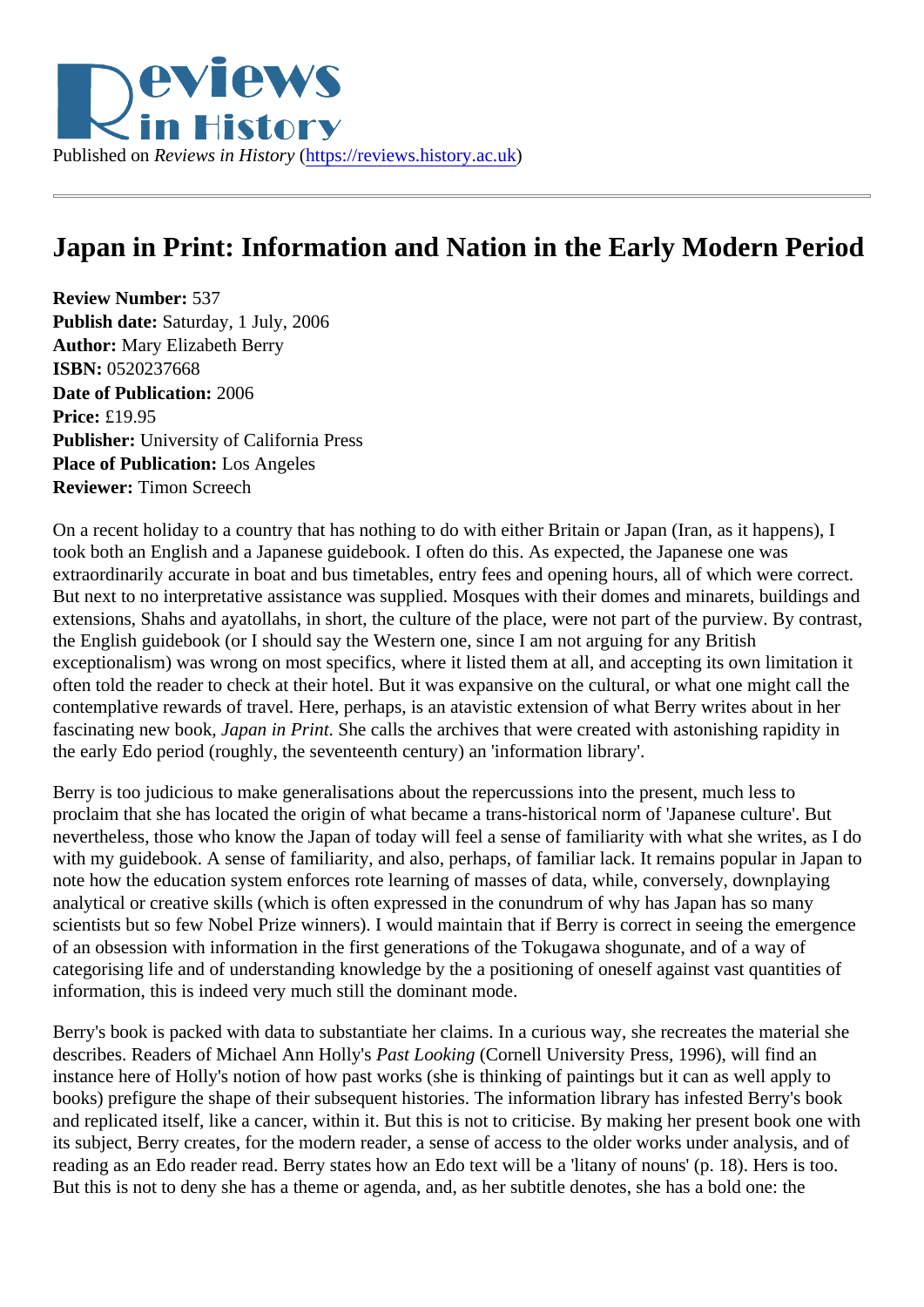creation via this collective oeuvre of the Japanese 'nation' (on which more below).

Japan, in its early modern, or Edo, or Tokugawa period (1603–1868), is thought of as a country at peace. To a large extent it was, at least in the middle portion of that timeframe, barring several peasant insurrections and the very occasional attempted coup. Otherwise expressed, the early Edo period saw a country emerging from a full century of warfare during which there was no central authority at all. This warfare was quite unlike the battles of Europe, which are petty in contrast, because it engaged such vast numbers of people. Regularly tens of thousand were arrayed on either side, and fighting could occur in many parts of the archipelago at once. The wars were immensely destructive, but also organisational feats of a kind never known in Europe. Under such conditions, Berry has it, a community of knowledge, fed by printed media, could not emerge. Skills were built up and handed on, by experience or through oral traditions, but they were not openly available. One of Berry's most interesting and provocative contentions is that it was the cadastral surveys that are known to have been compiled for purposes of taxation as soon as peace was effectively restored (from the close of the sixteenth century), that initiated the new 'style of knowledge' which was one 'sated by categories' (p. 13).

The Japanese islands are extraordinarily diverse. The north is snow-bound while oranges grow in the south. This plethora had to be subjected to some unifying grid if it was to hold together. A similar proposal was made long ago about France, being both Atlantic and Mediterranean. Japan is infinitely more diverse than France. A force equal to bringing its 2,000-plus kilometre string of mountains into one overarching grip had to be very strong indeed. Under the cadastres, the whole sweep of the landscape was measured, which required certain procedures, and the one chosen, intriguingly, was that of rice equivalency. All land was surveyed and, whatever it actually produced, or was thought capable of yielding, it was assigned a rice-yield equivalent. Since warrior stipends were paid in rice, this allowed an immediate transferability from land to earnings. The shogunate enfeoffed its supporters in quantities of land/rice commensurate with their dignity. The lords to whom they gave territories, or whose pre-existing lands they accepted, possessed publiclyknown kokudaka, or 'bushel levels', and tabulations of lordly landholdings were ipso facto tabulations of lordly income. The entire landscape was construed as mobile units, with the lords moved in or out, their lands added or subtracted, as merit or demerit demanded. These lords were known as daimyô, literally 'great landholders'. Indeces of European peerage list by hierarchy of nobility; Japanese ones listed the shogunal court by landholding, which actually meant income. They listed in the same unit, if exponentially more, as that with which a blacksmith or ostler could measure his wealth.

The cadastres are certainly important in Japanese history. But no one has before given them the capacity to construct an entire mental grid, that of 'the knowability through observation of worldly phenomena' (p. 16). And in her conclusion Berry asserts that 'the surveys inducted large numbers of participants – investigators and investigated alike – into an exemplary logic: social phenomena were amenable to inquiry, knowable through observation, and communicable though taxonomic analysis (p. 210). Many readers may find this persuasive, and think it is, at least, the best available working hypothesis. Unification brought standardisation with the cross-referencing of administrative units. It was via assessment – and *being* assessed – that people learned 'in effect, how to be a public – an object of analysis and collective definition' (p. 42).

This is where Berry's story starts. Some will want to know more about printing in Ming China, which was surely a major influence, but which is barely note here (see p. 147), as an impetus to putting information out into general circulation – not least as the cadastres as such were not printed

The cadastres begin, but maps are also a major part of Berry's book. In some ways they rather unbalance it, occupying, as they do, so large a chunk in the middle section. Yet indeed, it was by mapping, literally and by metaphorical extension, that the archipelago became be known, brought together, and its people could merge. It is notable (and Berry notes it), however, that maps contained absences. The Tokugawa castle in central Edo (modern Tokyo) was never shown. It is a blank on the depicted city space – which led to some wild interpolations when maps were exported and European cartographers sought to plug this gap, adding Versailles-style parterres and orangeries. Maps were also always partial, showing regions or cities, but rarely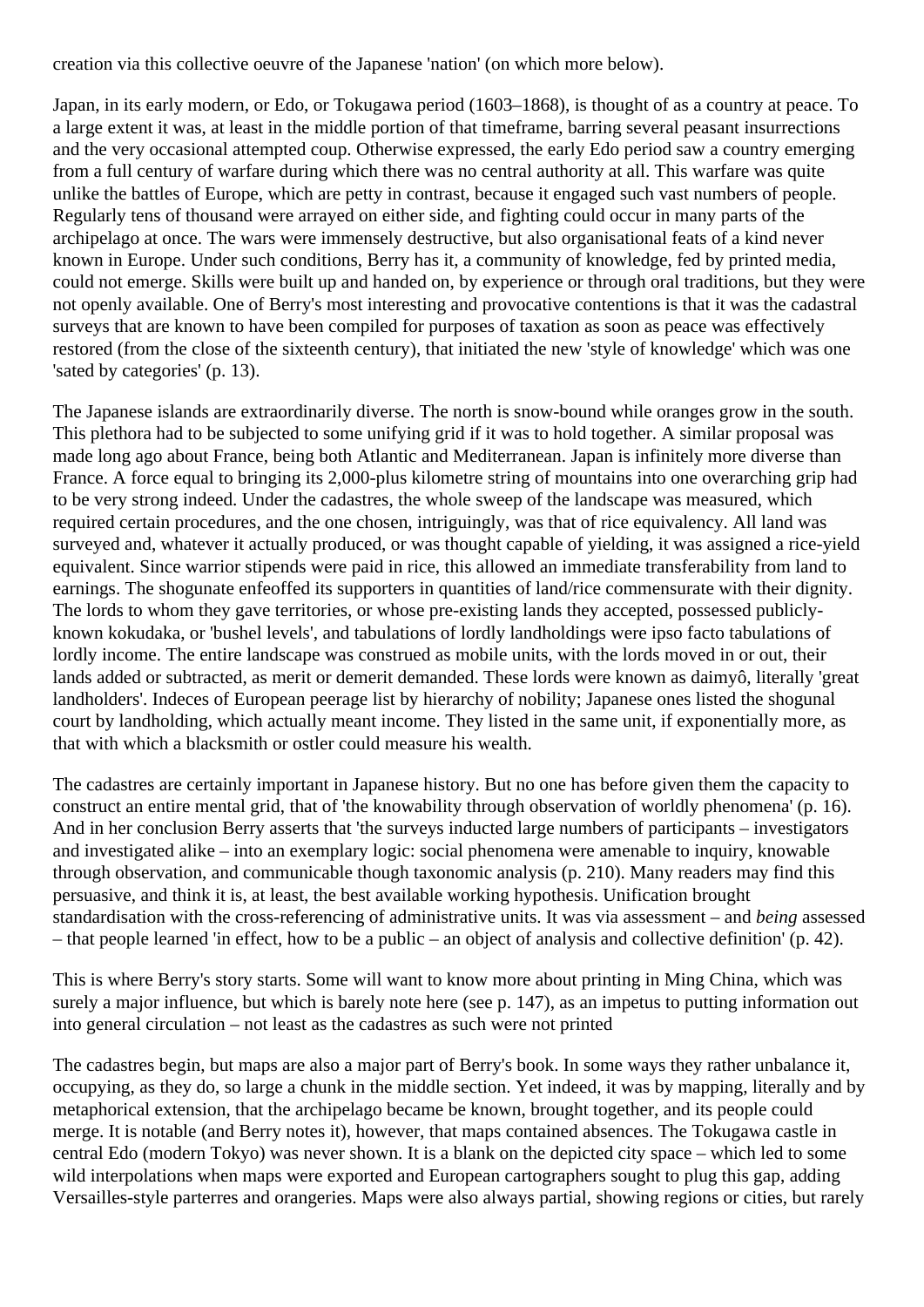the entire landmass. Maps also retained ancient and long-defunct political boundaries, and wrote in sites of purely poetic renown. They therefore included the past within the present. The current daimyô, or even the shogun (who directly ruled some third of the land) was inheritor and custodian, but not necessarily permanent possessor of his territory. His political boundaries might not even be demarcated. The Japanese map is a thing of great interest. But again, they were rarely printed, and so are somewhat out of place as the core of Berry's book.

Printed books (not printed pictures) are the real theme, and how they circulated information. Enviably sitting in UC Berkeley's sensational East Asian Library, Berry has been surrounded by printed matter of all kinds. She is overwhelmed by their extensiveness, and who wouldn't be? But it is also the case that many aspects of knowledge were not covered in books, and many things that were covered were not covered in print, only in manuscript. Although cadastres and most maps remained un-printed, Berry has no interest in the manuscript, and this is the one serious limitation of the present study. The shogunate, in fact, did control the presses, and did not permit the circulation of many kinds of information, for all that the quantity of information distributed was big and some unexpected fields (daimyô income, shogunal officeholders) were not policed. Of late, scholarship has tended to focus on censorship and acts of prohibition. Berry's celebration of the range of available printed material is certainly welcome, and perhaps a necessary counter-balance, but she goes close to the other extreme. Looking at non-printed work (beyond cadastres and maps), would have extended her argument, showing how, if manuscripts are taken into account, even more information was available. By addressing manuscripts she would also have shown how emphatic was the division between what could be printed, what could only be published in manuscript, and, indeed, what could not be written in either. Several works now thought key to understanding the Edo period were never published. One example is Hokusa bunryaku ('Tales of a Northern Raft'), one of the first extensive eye-witness surveys of Europe, taken down from the words of a castaway who had spent many years in Russia and met Catherine the Great, compiled in 1793. Matters dealing with the state, its formation and the alterities of differing systems, could not be printed. This book was never published. But we know it was widely read in manuscript. This distinction might seem technical since it does not figure that printed books necessarily circulated in more copies that manuscripts, but it was a matter of law, or of taboo, and crucial for commercial or even actual survival to observe fully. Nor does Berry tell us of Baba Bunkô. His fate is instructive. Bunkô was an early eighteenth-century storyteller, and although the facts are little known, his tales of past and present goings on in the shogunal castle were circulated in manuscript. For this he was executed in 1758. There are famous cases of others who fell foul of the law, such as Hôseidô Kisanji (who preferred suicide to interrogation) and Kitagawa Utamaro (who was manacled and, with wrists destroyed, never worked as well again, and died soon). Neither figures in Berry's index. Berry might claim that these occur in the eighteenth century, when times were different, but that century also constitutes a major part of Japan's early modern period, as mentioned in her title. Her claim that 'the state left the past open … and thus made it accessible to popular writers' (p. 238) is a little optimistic.

Perhaps in the deaths of Bunkô, Kisanji, Utamaro and others, we see the split between the information library and the analytical library. Incessantly printed and repeatedly up-dated compendia of all manner of things (temple treasures, daimyô estates, shogunal officers, theatres) came out, but there was much less data that was not overtly informational. It was even the same in fiction, Berry notes, citing the famous novelist Ihara Saikaku, who made stories with 'gleeful lists interrupting the action as virtual parallel plots' (p. 217). And then, as a shogunal chief minister of the late eighteenth century, Matsudaira Sadanobu (admittedly an extreme case), put it, 'we should not offer new interpretations of classical texts'.

Finally, we must return to the notion of nation. Having referred throughout to 'Japan', from the final chapter (boldly entitled 'Nation'), Berry begins to refer to Nihon (which, with the romanisation Nippon, is the Japanese term for Japan). She is aware that 'nation' is a tricky concept and apt to slide into that of nation state, which, of course, she realises is anachronistic. But does 'nation' here mean much more than a public? Nation is a loose concept (the Navajo nation and, say, the French nation are quite unalike). A large portion of any educated Japanese person's reading would have been Chinese. How does this impinge? Being part of a group of readers that precisely did not consider itself defined by the identity of its overlords, like an